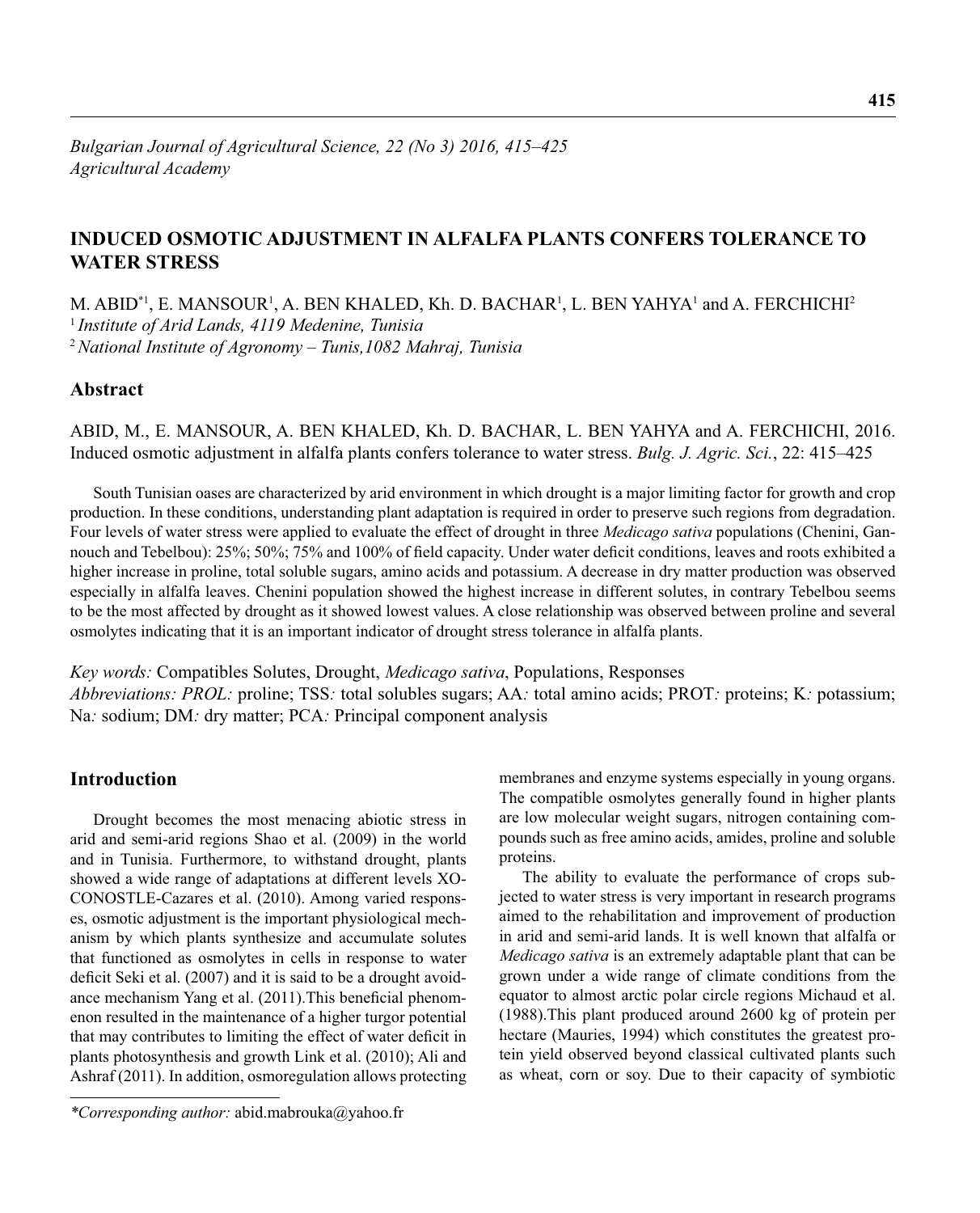nitrogen fixation, leguminous plants, like *Medicago sativa*, are often used to improve soil organic fertility and nitrogen economy Erice et al. (2010). In addition, this plant is able to endure water lose until 70% (Morad, 1996). Contrary to the annual alfalfa, perennial alfalfa (*Medicago sativa* L.) is not new in Tunisia; it's very old in the Tunisian oases especially (Le Houérou, 1969). East coastal oases – located especially in the south of Tunisia (Gabes oases) are the main production centers of perennial alfalfa. They are characterized by arid environment that can affect plants negatively (Sghaier, 2010).

The aim of this study is to evaluate the accumulation of solutes in *Medicago sativa* populations in response to four water stress levels:  $25\%$ ;  $50\%$ ;  $75\%$  and  $100\%$  of field capacity and their contribution to adaption of this perennial specie to these conditions. Exploration of the variability in drought responses leaded not only to identify tolerant varieties, but also to determine useful criteria for genetic improvement of water stress tolerance. The present study is part of this approach.

### **Materials and Methods**

### *Growth conditions and water stress application*

Experiment was conducted in spring period in the Institute of Arid Lands in Medenine in the South of Tunisia. Seeds of three populations of *Medicago sativa*  (Chenini, Gannouch and Tebelbou) were collected from Gabes Coastal Oases in the South-east of Tunisia (Latitude 33°35′N, Longitude 10º48′3″E, Altitude 105 m). The study was done under controlled conditions of a glasshouse with a thermo-period of  $26^{\circ}$ C (day) and  $18^{\circ}$ C (night). Daily maximum relative humidity (RH) ranged from 65 to 70%. Average daily photo-synthetically active radiation (PAR) inside the greenhouse was 500  $\mu$ mol m<sup>-2</sup>  $s^{-1}$ . Planting were done in pots (10 L plastic pots), each pot contains a mixture of 2/3 sand and 1/3 of soil. All the samplings were well watered until complete leaf sprouting occurred. The plants were then submitted to four levels of water stress:  $25, 50, 75$  and  $100\%$  (control) of field capacity with three replicates for each treatment. Harvesting material collected in the last cut during spring season were used to determine PROL, TSS, AA, PROT, K<sup>+</sup> and Na<sup>+</sup> contents in leaves and roots.

### *Dry matter determination*

The dry matter of the collected material was measured after drying at 85°C for 48 h. The completely dry samples were weighted and the dry weight is taken after stabilization.

### *Proline determination*

PROL content was measured according to Bates et al. (1973) with 3% of sulphosalicyclic acid and toluene. The absorbance was read at 520 nm. PROL content was expressed in μmolg-1 of DM.

### *Total sugars determination*

Total soluble sugars (TSS) were measured by (Dubois, 1956). According to this method, fresh material was mixed with 3 ml of ethanol 80% for extraction of sugars. The absorbance at 640 nm was measured by a spectrophotometer according to a calibration curve. Results are expressed in mgg-1 of DM.

#### *Total proteins determination*

To evaluate PROT content (Bradford, 1977) method was used. The absorbance was measured at wavelength of 595 nm.The standard curve was prepared previously in the same conditions using a solution of bovine serum albumin (BSA). Proteins content are expressed in mgg<sup>-1</sup> of DM.

#### *Amino acids determination*

Ninhydrin method (Aoun, 2009) was used to determine AA content. Absorbance was measured after cooling at 570nm with a spectrophotometer Secomam. Standard curve was established with alanine solution. Results are expressed in mgg–1 of DM.

### *Mineral contents*

For the determination of  $K^+$  and Na<sup>+</sup> content, Sherwood 410 flame photometer regulated on the filter of sodium or potassium was used. The contents of sodium  $(\%Na^{+})$  or of potassium  $(\%K^+)$  in the dry matter plant were calculated as: % Na<sup>+</sup> or % K<sup>+</sup> = (C \* DF) / (100 \* m) (1), where C is the concentration of sodium or potassium  $(mgL^{-1})$ , DF is the factor of dilution and m is the mass of the extract (g).

#### *Statistical analysis*

Data were subjected to General Linear Model (GLM) with water Stress treatments and their interaction. When the effect was significant, differences between means were evaluated for significance by using the *LSD* test (P  $= 0.05$ ). Statistical analysis was performed using SPSS software18.0 for Windows statistical software package (SPSS, Chicago, IL, USA). Differences between populations were established by Duncan test. Relationships between parameters were determined using Pearson correlation test at 0.05 Levels and Principal component analysis (PCA).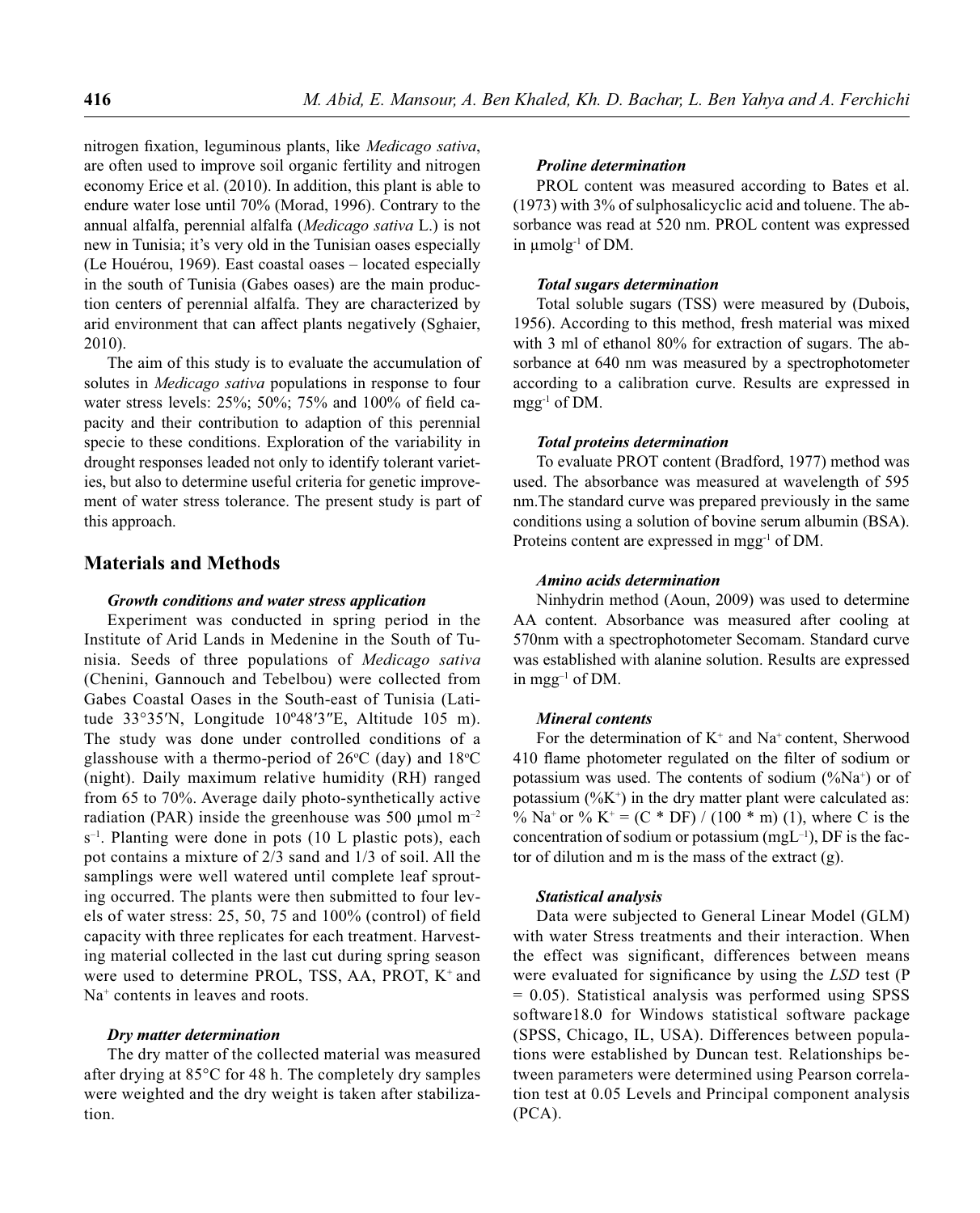### **Results**

### *Effect of drought on osmolytes accumulation*

Variance analysis revealed a highly significant treatment effect in all studied parameters in alfalfa leaves and roots (Table 1). Data indicated that there is significant difference between lucerne parts in response to drought for all parameters. Population effect was highly significant (1‰) in TSS, PROT, DM,  $Na^+$ ,  $K^+$  contents, significant in proline content (5%) and  $K/(Na+K)$  ratio (1%) and not significant for AA content (Table 1). Population X treatment, population X organ and Population X treatment X organ interactions were also detected for all parameters indicating variable performance of populations in different drought levels and alfalfa parts.

### **Table 1**

**Mean squares values from analysis of variance of the effects of population (P); stress level (SL); organs (O); and their interactions in osmotic parameters K/Na and K(Na+K) ratios for** *Medicago sativa* **plants subjected to water stress**

| Source            | df             | Prol                   | <b>TSS</b>           | AA                   | Prot                | DM         |
|-------------------|----------------|------------------------|----------------------|----------------------|---------------------|------------|
| ${\bf P}$         | $\overline{2}$ | 16323.341*             | 1589.666***          | $0.772^{NS}$         | 5853.993***         | $5.412***$ |
| <b>SL</b>         | 3              | 69052.002***           | 6120.607***          | 37.511***            | 28719.011***        | $2.229***$ |
| $\mathbf{O}$      | 1              | 7725921.890***         | 4055.102***          | 297.810***           | 718912.411***       | 62.589***  |
| $P * SL$          | 6              | 2843.977 NS            | 39.901 <sup>NS</sup> | 0.624 Ns             | 309.392**           | $0.549***$ |
| $SL*O$            | 3              | 40808.215***           | 624.103***           | $36.431***$          | 28894.124***        | 13.397***  |
| $P * O$           | $\overline{2}$ | 15647.174*             | 893.661***           | 0.749 <sup>NS</sup>  | 5844.661***         | $1.189***$ |
| $P * SL * O$      | 6              | 1785.451 <sup>NS</sup> | 47.776 <sup>NS</sup> | 0.613 <sup>NS</sup>  | 310.958**           | $0.316***$ |
| Error             | 48             | 4321.027               | 20.007               | 0.357                | 64.251              | 0.011      |
| Source            | df             | $K^+$                  | $Na+$                | k/Na                 | $k/(Na+K)$          | DM         |
| $\mathbf{P}$      | 2              | $0.101***$             | $0.000***$           | 444.211***           | $0.002**$           | 5.412      |
| <b>SL</b>         | 3              | $0.043***$             | $0.010***$           | 356.898***           | $0.003***$          | 2.229      |
| $\mathbf{O}$      |                | $4.590***$             | $0.290***$           | 17006.109***         | 13.896***           | 62.589     |
| $P^* SL$          | 6              | 0.001 <sup>NS</sup>    | 3.188 <sup>NS</sup>  | 18.521 <sup>NS</sup> | 9.963 N             | 0.549      |
| $\mathrm{SL}^*$ O | 3              | $0.050***$             | $0.009***$           | 355.359***           | $0.003***$          | 13.397     |
| $P^*O$            | 2              | $0.095***$             | $0.000***$           | 442.565***           | 7.311 <sup>NS</sup> | 1.189      |
| $P * SL * O$      | 6              | $0.001$ $^{\rm NS}$    | $0.000**$            | 18.707 <sup>NS</sup> | 0.000 <sup>NS</sup> | 0.316      |
| Error             | 48             | 0.002                  | 2.743                | 14.520               | 0.000               | 0.011      |

Prol: proline; TSS: total solubles sucres; AA: amino acids; Prot: proteins; DM: dry matter; K<sup>+</sup>: potassium; Na<sup>+</sup>: sodium



**Fig.1. Proline content (μmol g<sup>-1</sup>) under different water stresslevels (25, 50, 75 and 100% of field capacity) in** *Medicago sativa* **leaves (A) and roots (B) for the three studied populations(Chenini, Gannouch and Tebelbou)**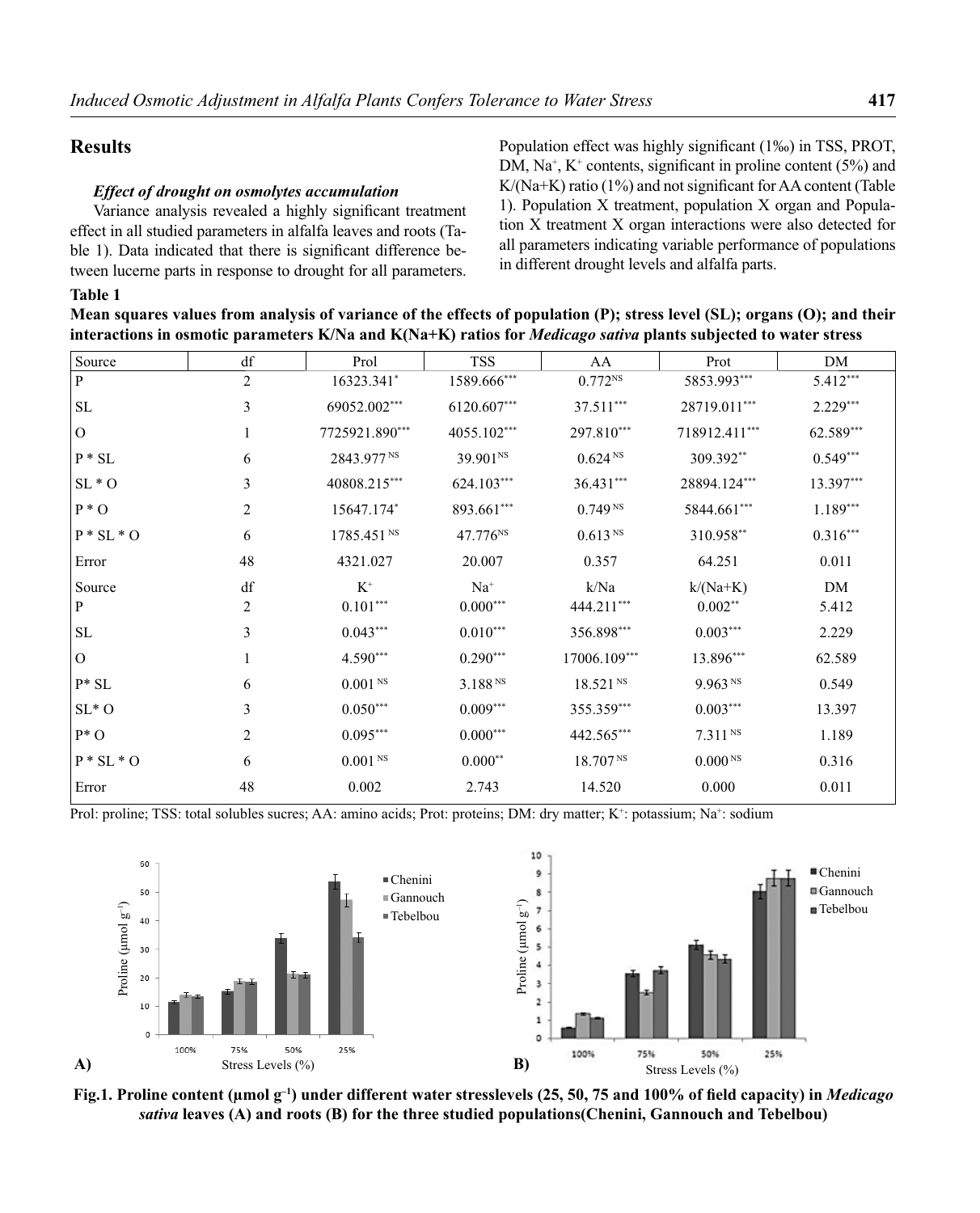As a consequence of water stress, PROL accumulation increased significantly ( $p < 0.05$ ) in leaves (Figure 1A) and roots (Figure 1B) in the three studied populations. Of all populations, Chenini presented higher values while Tebelbou showed lowest ones. Among organs, leaves accumulated highest rates of PROL. Values in roots vary between lumol g<sup>-1</sup>to 8.04 μmol g<sup>-1</sup>while in leaves; values reached 50  $\mu$ molg<sup>-1</sup>.

Imposition of water deficit conditions had a significant increase effect on total soluble sugars in leaves and roots (Figure 2A, B) as well as drought level increase. TSS rates exceeded 50% especially in leaves. TSS content was comparatively higher in Chenini population plants; moreover, Tebelbou accumulated lowest contents.

AA content increased significantly during drought stress in all populations, while Chenini population showed the ability to accumulate highest content  $(0.152 \text{ mag}^{-1})$ . Considerable accumulation was reestablished in roots (Figure 3 B) as compared to leaves (Figure 3A). Means reached 0.176 mgg-<sup>1</sup>for leaves and 0.87 mgg<sup>-1</sup>for roots.

Drought stress treatment induced a significant decrease ( $p < 0.05$ ) in total soluble proteins contents in both leaves and roots. Values decreased from 300 mgg-1to 119 mgg-1in leaves (Figure 4A) and from 912 to 588 mgg-1in roots (Fig4 (B)). We note that roots accumulated highest rates. Among populations, Gannouch and Tebelbou populations exhibited lowest content than Chenini in both leaves and roots.

The increasing water stress enhanced significantly the potassium uptake by alfalfa leaves and roots ( $p < 0.05$ ). Highest accumulation was observed in leaves (Figure 5A,B). Significant difference was observed between populations. For leaves, Chenini showed the highest rates, however, for roots, Tebelbou exhibited highest values.



Fig. 2. Total soluble sugars (TSS) content(mgg<sup>-1</sup>) under different water stress levels (25, 50, 75 and 100% of field capacity) in *Medicago sativa* **leaves (A) and roots (B) for the three studied populations (Chenini, Gannouch and Tebelbou)**



Fig. 3. Amino acids content (AA) content(mgg<sup>-1</sup>) under different water stress levels (25, 50, 75 and 100% of field capacity) in *Medicago sativa* **leaves (A) and roots (B) for the three studied populations (Chenini, Gannouch and Tebelbou)**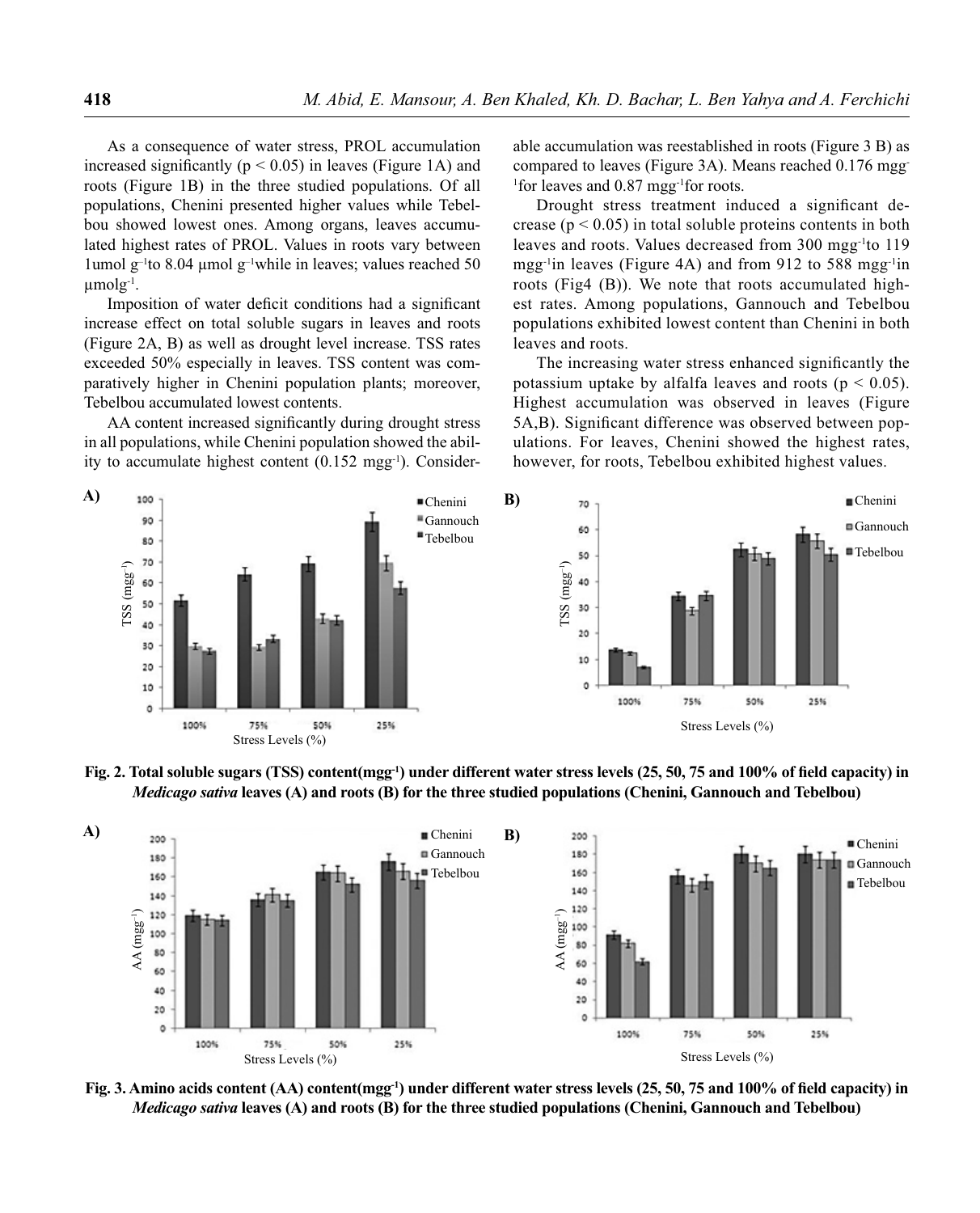





Fig. 5. K<sup>+</sup> and Na<sup>+</sup> contents (%) under different water stress levels (25, 50, 75 and 100% of field capacity) in *Medicago sativa* **leaves and roots for the three studied populations (Chenini, Gannouch and Tebelbou)**

Drought stress has no significant effect on  $Na<sup>+</sup>$  content. These results are the same for roots and leaves and for different populations (Figure 5C,D).

Root and leaf  $K^{\dagger}/Na^{\dagger}$  and  $K/~(Na^{\dagger}+K^{\dagger})$  ratios were also cal-

culated and increased significantly in alfalfa populations under drought conditions. However, this increase was observed significantly greater in leaves than roots (Figure  $6A$ , B) and (Figure 6C,D). Leaves and roots ratios were higher in Chenini.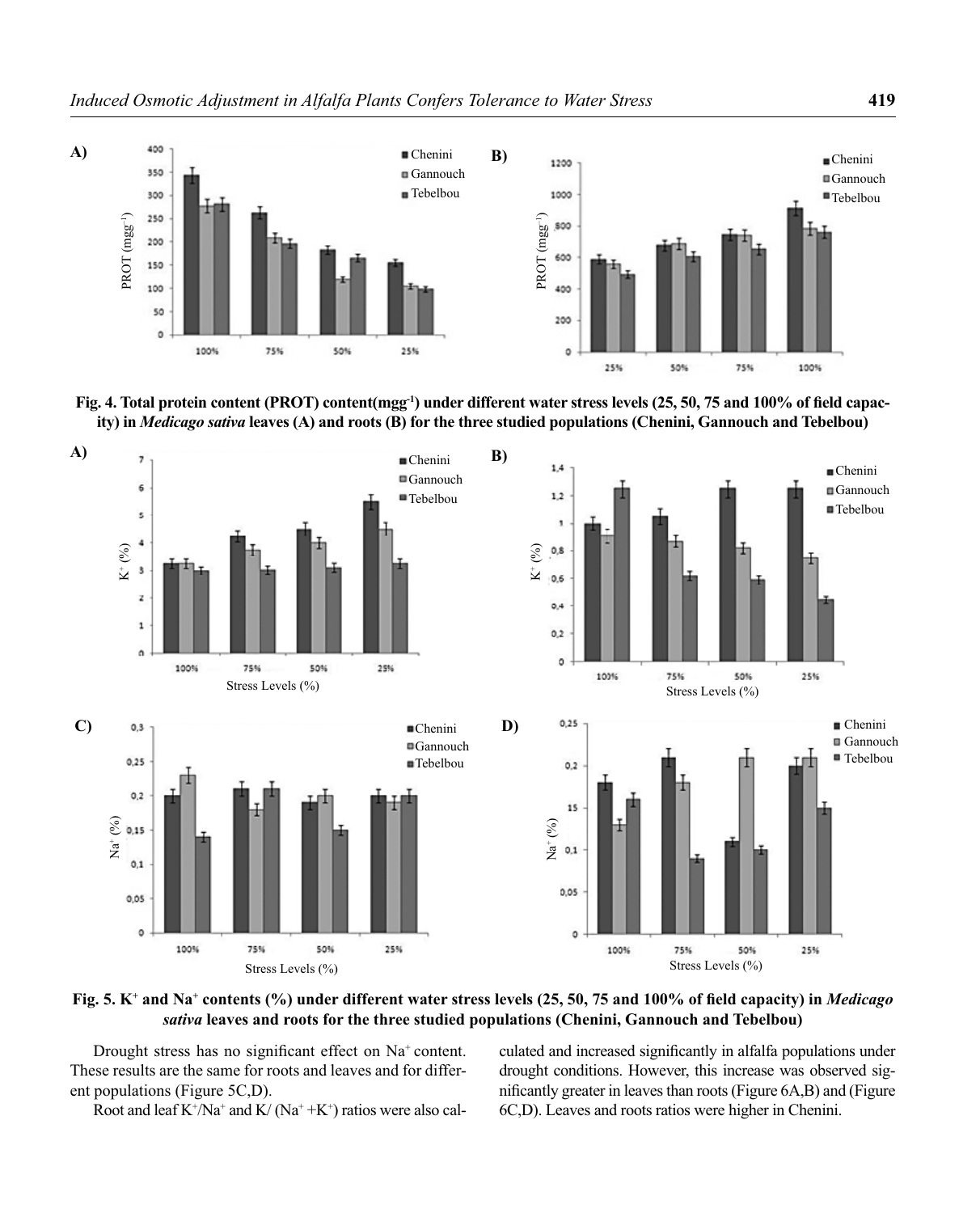

Fig. 6.  $K^{\dagger}/Na^{\dagger}$  and  $K + (Na^{\dagger} + K^{\dagger})$  ratios under different water stress levels (25, 50, 75 and 100% of field capacity) in *Medicago sativa* **leaves and roots for the three studied populations (Chenini, Gannouch and Tebelbou)**

### **Table 2**

**Correlations between parameters in** *Medicago sativa* **leaves showed by Pearson index Prol: proline; TSS: total solubles sucres; AA: amino acids; Prot: proteins; DML: dry matter leaves; K+: potassium; Na+: sodium**

|             | <b>TSS</b> | AA      | PROL     | <b>PROT</b> | $K^+$     | $Na+$     | DML       | k/Na      | $k/(Na+K)$ |
|-------------|------------|---------|----------|-------------|-----------|-----------|-----------|-----------|------------|
| <b>TSS</b>  |            | $-0.67$ | 0.5      | $-0.15$     | $0.56**$  | 0.07      | $-0.37**$ | $0.6**$   | $0.37**$   |
| AA          |            |         | $0.82**$ | $-0.65**$   | $-0.68**$ | 0.06      | 0.17      | $-0.64**$ | $-0.73**$  |
| <b>PROL</b> |            |         |          | $-0.83**$   | $-0.69**$ | $-0.24**$ | $0.56**$  | $-0.83**$ | $-0.95**$  |
| <b>PROT</b> |            |         |          |             | $0.76**$  | $0.79**$  | $-0.69**$ | $0.69**$  | $0.87**$   |
| $K+$        |            |         |          |             |           | $-0.84**$ | $-0.56**$ | $0.96**$  | $0.93**$   |
| $Na+$       |            |         |          |             |           |           | $0.82**$  | $-0.81**$ | $-0.91**$  |
| DML         |            |         |          |             |           |           |           | $-0.51**$ | $-0.69**$  |
| k/Na        |            |         |          |             |           |           |           |           | $0.89**$   |
| $k/(Na+K)$  |            |         |          |             |           |           |           |           |            |

Significantly different at 5% level  $(*)$ , 1% level  $(**)$ 

Results showed that drought affect significantly DM of aboveground (leaves) and belowground organs (roots)  $(p < 0.001)$ . Significant differences were also observed between the three studied populations, Gannouch exhibited the highest dry matter production under all stress levels and Tebelbou exhibited lowest values.

### *Relationships between parameters*

The correlation analysis for leaves shown in Table 2 indicated that a significant negative correlation ( $p < 0.05$ ) between PROL content and respectively PROT, K<sup>+</sup> contents and K<sup>+</sup>/Na<sup>+</sup>, K/(Na<sup>+</sup> + K<sup>+</sup>) ratios (respectively R<sup>2</sup> = 0.83; 0.65; 0.83 and 0.95); While, With AA content and DM, these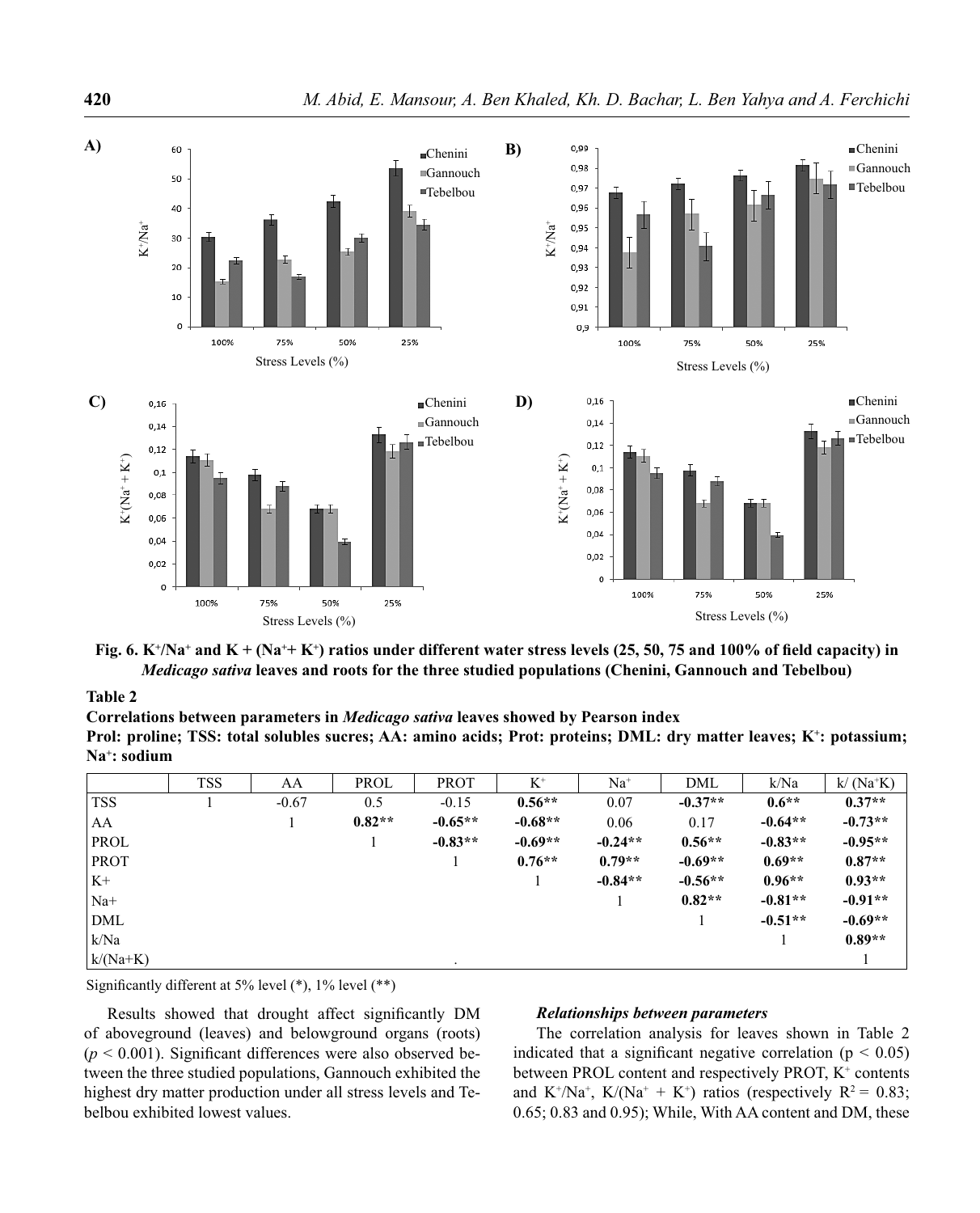#### **Table 3**

**Correlations between parameters in** *Medicago sativa* **roots showed by Pearson index** Prol: proline; TSS: total solubles sucres; AA: amino acids; Prot: proteins; DML: dry matter leaves; K<sup>+</sup>: potassium; **Na+: sodium**

|             | <b>TSS</b> | AA       | PROL     | <b>PROT</b> | $K^+$   | $Na+$ | <b>DMR</b> | k/Na    | $k/(Na+K)$ |
|-------------|------------|----------|----------|-------------|---------|-------|------------|---------|------------|
| <b>TSS</b>  |            | $0.96**$ | $0.88**$ | $0.88**$    | $-0.24$ | 0.1   | 0.69       | $-0.25$ | $-0.09$    |
| AA          |            |          | $0.8**$  | $0.85***$   | $-0.29$ | 0.09  | $0.61*$    | $-0.17$ | $-0.32$    |
| PROL        |            |          |          | $0.83**$    | $-0.29$ | 0.19  | $0.63*$    | $-0.98$ | 0.28       |
| <b>PROT</b> |            |          |          |             | 0.01    | 0.39  | $0.88**$   | 0.51    | 0.21       |
| $K+$        |            |          |          |             |         | 0.27  | 0.34       | 0.55    | 0.15       |
| $Na+$       |            |          |          |             |         |       | 0.36       | 0.44    | 0.41       |
| <b>DMR</b>  |            |          |          |             |         |       |            | 0.33    | 0.3        |
| k/Na        |            |          |          |             |         |       |            |         | $0.65*$    |
| $k/(Na+K)$  |            |          |          |             |         |       |            |         |            |

Significantly different at 5% level  $(*)$ , 1% level  $(**)$ 



### **Fig. 7. Dry matter leaves (DML) and roots (DMR) production under different water stress levels (25, 50, 75 and 100% of**  field capacity) in *Medicago sativa* leaves and roots for the three studied populations (Chenini, Gannouch and Tebelbou).

correlations are positive ( $R^2$  = 0.82 and 0.56 respectively). A strong relationship between  $\text{Na}^{\scriptscriptstyle +}/\text{K}^{\scriptscriptstyle +}$ ; K/ ( $\text{Na}^{\scriptscriptstyle +} + \text{K}^{\scriptscriptstyle +}$ ) ratios and K+ content (respectively 0.96 and 0.93) was observed. Significant negative correlation existed between DML, PROT and K<sup>+</sup> contents.  $(R^2 = 0.69; 0.56$  respectively).

In roots, Table 3 showed that significant positive correlations were established between PROL content and respectively PROT, TSS, AA contents ( $r R<sup>2</sup> = 0.85$ ; 0.88; 0.8). Significant correlations existed also between DMR and respectively PROL, AA, PROT and K/Na contents  $(R^2 = 0.63;$ 0.61; 0.88 and 0.65).

Principal component analysis (PCA) is a method of choice used to determine differences between used parameters and to identify the main osmolyte responsible for osmotic adjustment. Results were based on the first two axes. Figure 8 showed the contribution of different significant variables to each axix. These axes represented 77% of the total variation. The first axis represented 48% and it is correlated positively to PROT content and negatively with amino acids and proteins content. The second axis represented



 **Fig. 8. Principal component analysis (PCA) of different variables(PROL, TSS, AA, PROT, K, Na, K(Na+K), K/ Na) in leaves and roots of** *Medicago sativa* **plants grown under water stress.**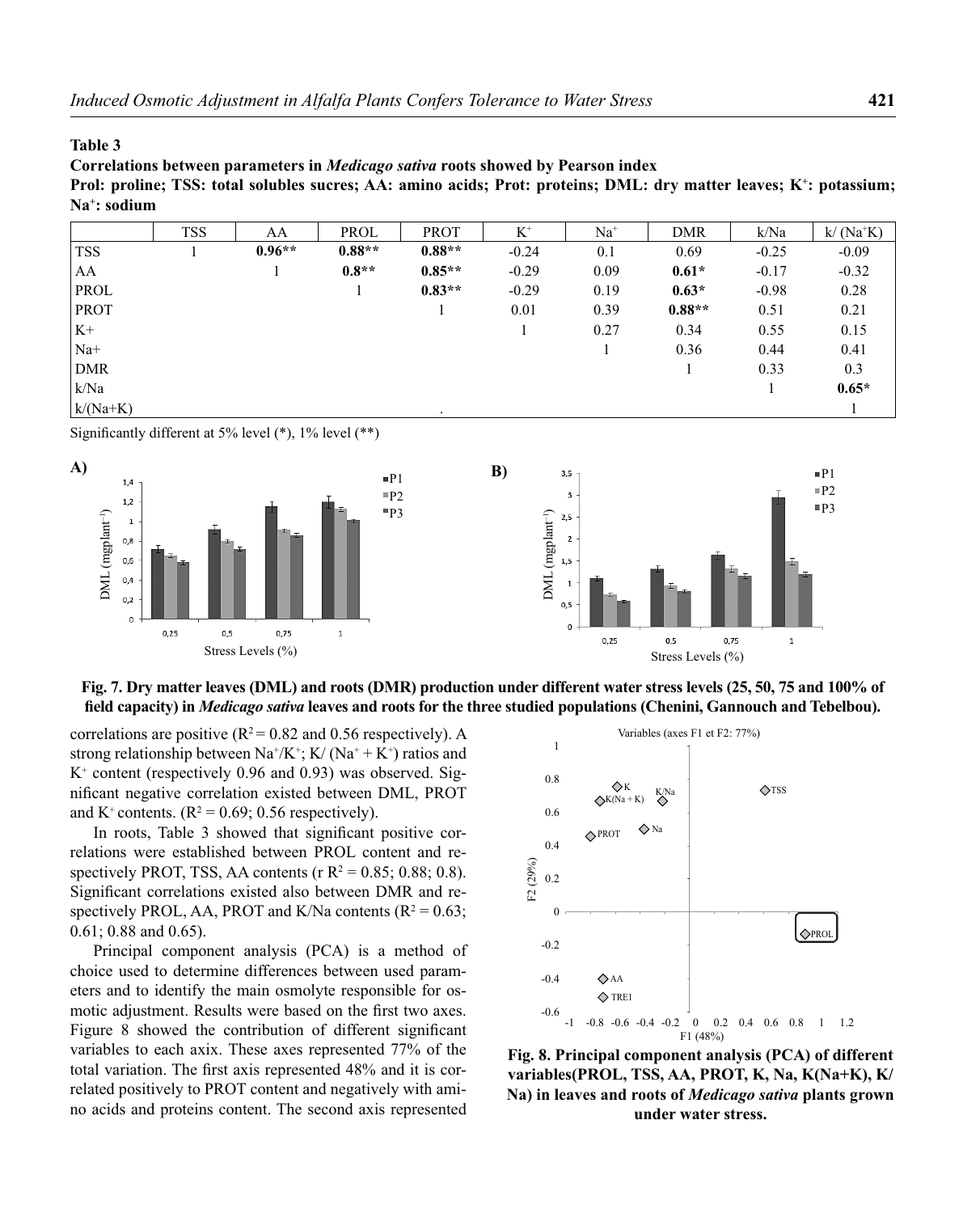

**Fig. 9. Principal component analysis (PCA) of 3 populations (CH: chenini; G: gannouch and T: tebelbou) grown under water stress**

29.14% of total variability and it is correlated positively with TSS, K and Na contents.

For populations, results were based on the first two axes. Figure 9 showed that the two axes represented 77% of the total variation. This analysis presented the classifi cation of Chenini population as the most tolerant population under stress conditions (CH14:  $25\%$  of field capacity), CH13:  $50\%$  of field capacity and CH12:  $75\%$  of field capacity). This is in relation with PROT accumulation.

### **Discussion**

The accumulation of soluble carbohydrates in plants has been widely reported as a response to salinity or drought. In this study, it is very similar; results showed that alfalfa plants accumulate the common amino acid proline in response to progressive water stress. It constitute less than 5% of free amino acids but it is among the most widespread stress metabolites and its accumulation in many plants represents a general response to droughtstress Garcıa Sanchez et al. (2007). In agreement with our results, PROL increased in *Medicago truncatula* and *Medicago laciniata* populations under water deficit yousfi et al. (2010), in wheat and maize plants (Ahmed and Hasan, 2011) and in Pea exposed to water deficit Sanchez et al. (1998). However, as compared to nodulated alfalfa witch accumulated highest proline rates in response to drought especially in roots (Yang et al., 2011), highest accumulation was detected in *Medicago sativa* leaves than roots. This difference can be explained by the different proline uses under stress conditions. It helps to maintain osmotic adjustment (Kishor et al., 2005), is a free radical scavenger and antioxidant (Sharma; Dietz, 2006). In addition, this amino acid can serve as an energy supply for growth and survival of parts with active metabolism (leaves especially) and to be a carbon and nitrogen reserve to trigger growth after defoliation (Silveira et al., 2003). It is shown also that PROL accumulation is due to proteins degradation and it is related to carbohydrates levels (Roy et al., 2009), highest and negative correlations between PROL and PROT, TSS contents respectively reinforce this idea ( $r^2 = 0.83$  and 0.5 respectively). The same result is observed in *physiolus vulgaris* and chickpea (*Cicerarietinum*) plants subjected to water stress (Yadav et al., 1999).

This study showed that TSS increased in response to drought. These results corroborate with results of (Irigoyen et al., 1992) witch pointed that TSS increased in alfalfa leaves and nodules and it is the same in annual alfalfa plants (Yousfi et al., 2010). Iannucci et al. (2002) indicated that TSS contribute the most to the osmotic adjustment and seems to be associated with drought tolerance in many plant species such as Pea (Sanchez et al., 1998), sugar beets (Choluj et al., 2008) and black poplars (Regier et al., 2009).TSS increase was more marked in leaves than roots, it was demonstrated that this increase was due to a drought-induced starch hydrolysis, a restriction in sucrose translocation from leaves and to the reduced assimilates uses in leaf and root induced by water stress (Sturm and Tang, 1999).

Imposition of water deficit conditions induced an enhancement on amino acids (AA) content in *Medicago sativa* leaves and roots. Similarly, many studies showed that these compounds are involved in osmotic adjustment (Irigoyen et al., 1992; Abranches et al., 2005). However, these results showed that this increase was observed especially in alfalfa roots. In opposition, some studies indicating that AA content increased highly in the leaves (Ashraf and Iram, 2005). This result can be explained by the storage of Carbon and Nitogen reserves in roots to ensure regrowth after defoliation (Avice et al., 2003). In this study, it seems that the hypothesis indicating that amino acid increase was due to protein hydrolyze was supported; in fact, results showed that there is a negative and elevated correlation between the two parameters ( $p < 0.01$ ;  $r^2 = 0.653$ ). In addition, protein rates decreased highly in response to progressive water stress in *Medicago sativa* leaves and especially in roots. This is underlined the crucial role of roots in maintaining osmotic regulation. Further for alfalfa which is a perennial forage legume of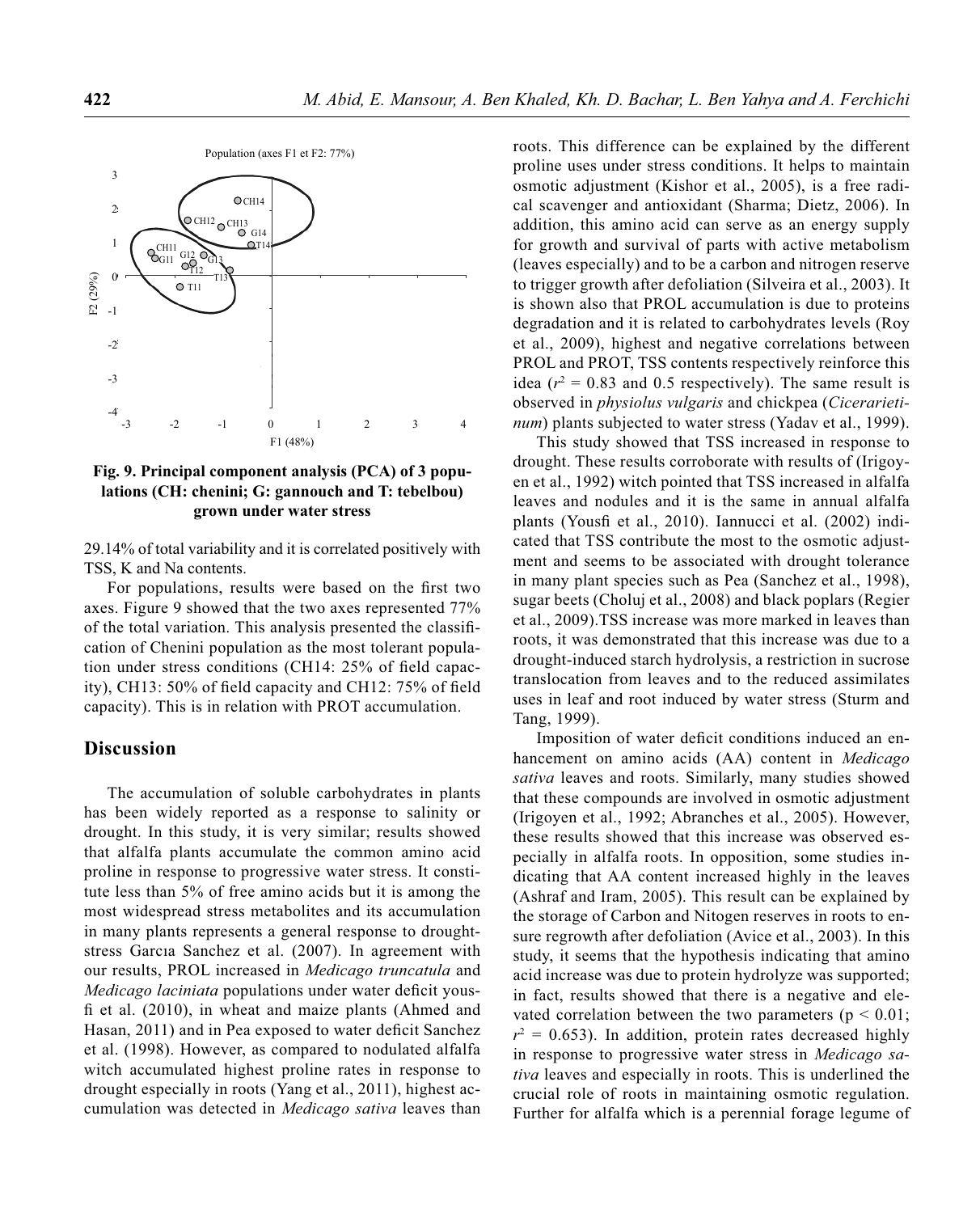great agronomical interest, a majority of the roots are distributed preferentially in deep soil in order to enhance the plant to tolerate water deficit stress. This morphological plasticity is often concomitant with the tolerance to water deficit stress (Slama et al., 2006; Yousfi et al., 2010). This idea is supported by these results showing that there is a greater decrease in dry matter production exhibited by the aboveground components. This reduction especially observed in leaf DM may allow these cultivars to maintain relative water content under drought conditions by decreasing the size of transpiring organs. Comparative results had been obtained for a number of plants (Navas and Garnier, 2002; Lei et al., 2006; Markesteijn and Poorter, 2009).

Furthermore, significant correlations were detected between DML and PROL, TSS, PROT, K<sup>+</sup> contents indicating the close relationships between osmotic adjustment and dry matter production. Similar results were detected in Pea (Sanchez et al., 2004) and chickpea (*Cicerarietinum* L.) plants (Krouma, 2009) subjected to drought and salinity.

The potassium content increased under progressive drought level treatments in both roots and leaves. Leaf tissues showed higher potassium contents than roots. Further,  $K^+$  ion play a crucial role in osmotic adjustment for alfalfa. The same finding was detected in annual Medicago Yousfi et al. (2010), in water-stressed maize plants (Premachandra et al., 1989) and in *Aeluropus lagopoides* (Mohsenzadah et al., 2006).This accumulation may occur in concert with changes in sugars and amino acids (Pérez-Pérez et al., 2009). Highest correlation coefficients between  $K^+$  and TSS, AA and Prol contents supported this idea ( $r^2 = 0.56$ ; 0.68 and 0.69 respectively)

This increase in potassium content in the three populations is due also to the good selectivity of "Gabesien variety" for  $K^+$  (Mezni et al., 2001) as compared to Na<sup>+</sup>. This conclusion corroborate with our results indicating that  $Na<sup>+</sup>$  content was not significantly altered in leaves and roots by any water-deficit treatment, hence, the  $Na<sup>+</sup>$  ion did not contribute as much to the osmotic adjustment in both organs in all treatments. This is indicated that alfalfa plants excluded Na+ from their organs in order to avoid its toxcitiy. This mechanism was shown in many spaces as common behavior of tolerant plants (Marshner, 1995).

This is led to increased K/Na and  $K/(K+Na)$  ratios and highest correlations coefficients between these ratios and  $K^+$  and Na<sup>+</sup> contents (Table 2). Furthermore, the ratio K/ Na is an index of  $Na<sup>+</sup>$  toxicity and for some species, it is more important than maintaining lowest concentrations of Na + (Cuin et al., 2003). Such behavior has been observed

in maize (Botella et al., 1997) and rice plants Garcia et al. (1997). In the same context, many authors (De Lacerda et al., 2005) reported that tolerant plants use to maintain an elevated  $K^+$  / Na<sup>+</sup> ratio in their aerial parts as a result of the reduced absorption of  $K^+$  and  $Na^+$  by roots and their transport to aerial parts (Al-Zahrani; Al-Toukhi, 2012).

According to Table 2 and 3 and to PCA analysis, significant and higher correlations coefficients were detected between PROL and others osmolytes. We can note that proline is the main osmolyte in the alfalfa osmotic adjustment process followed by K (Na+K) and K/Na ratios and can be used as the most important criterion in studying water stress resistance in alfalfa plants. Chenini population is the most tolerant to drought in these oases as it accumulates highest contents of varied osmolytes. This difference can be explained by the difference of using climatic conditions.

## **Conclusion**

The strategy of an effective osmotic adjustment mechanism in leaves and roots tissues by accumulating different compatibles solutes employed by *Medicago sativa*  plants is a common method in tolerance-avoidance mechanisms for many plants species to survive under drought. Thus, it is very interesting to enhance genetic studies to select more tolerance criteria in order to ameliorate plant development and stress tolerance capacity.

### **References**

- **Abranches, R. S., E. Marcel, F. Arcalis, P. Altmann and E. Fevereiro, Stoger**, 2005. Plants as bioreactors: a comparative study suggests that *Medicago truncatula* is a promising production system. Plants as bioreactors: a comparative study suggests that *Medicagotruncatula* is a promising production system. *Journal of Biotechnology*, **120**: 121–134.
- **Ahmed, J. and M. Hasan,** 2011. Evaluation of seedling proline content of wheat genotypes in relation to heat tolerance. *Bang. Journal of Botany,* **40**: 17–22.
- **AL-Zahrani, H. S. and A. A. AL-Toukhy,** 2012.Growth and mineral constituents of prose millet (*Pennisetumglaucum*) irrigated with seawater. *Life Science Journal*, **9** (3): 67–72.
- **Ali, Q. and M. Ashraf,** 2011. Induction of drought tolerance inmaize (*Zea mays* L.) due to exogenous application oftrehalose: growth, photosynthesis, water relations andoxidative defence mechanism. *Journal of Agronomy and Crop Science*, **1**: 1–14.
- **Aoun, M.**, 2009. Cadmium effect on Indian mustard [Brassica juncea (L.) Czern] seeds newly formed from thin cell layers from seed, Physiological testing and the role of polyamines. Doctoral thesis, *Western Brittany University.*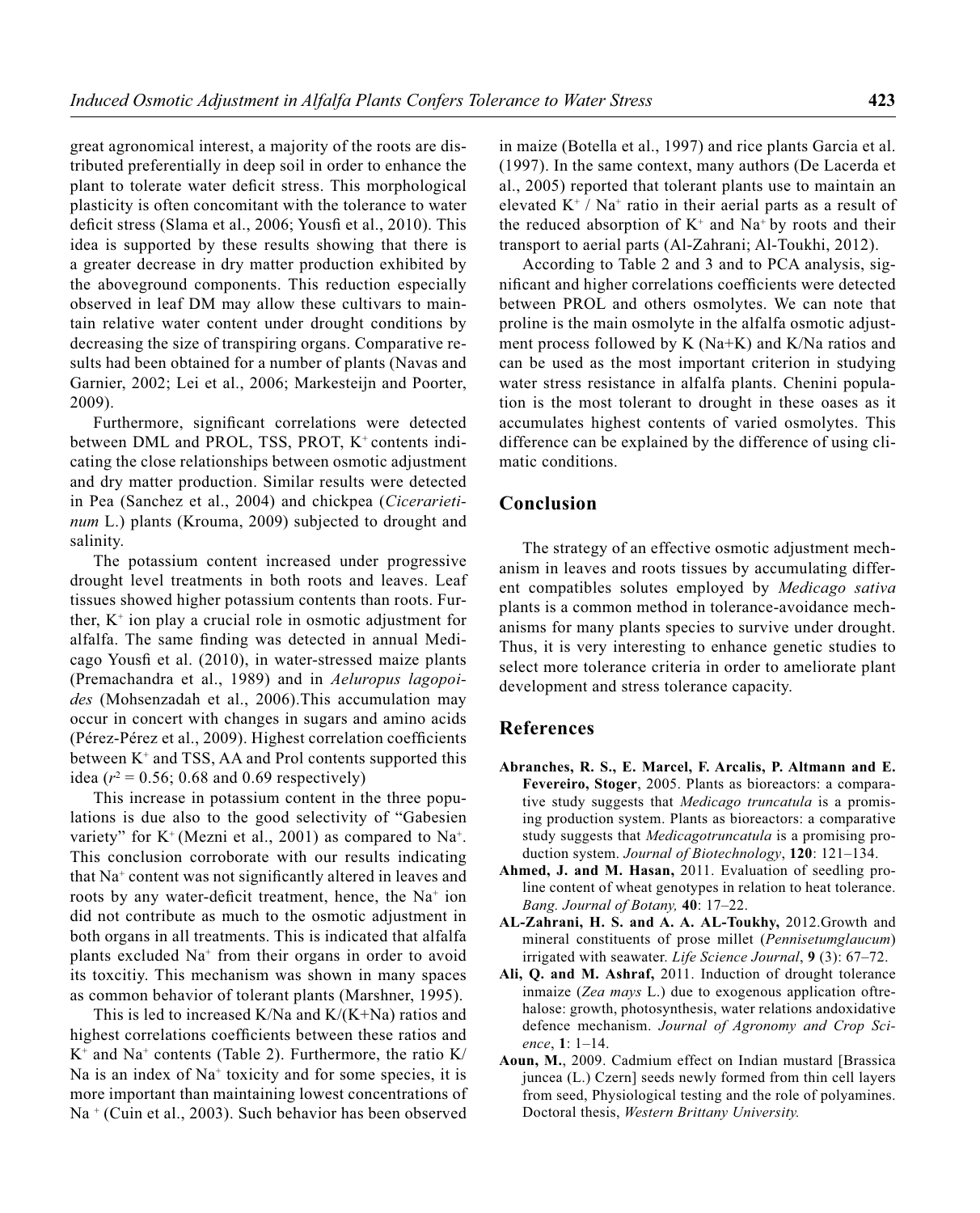- **Ashraf, M. and A. I. Iram**, 2005.Drought stress induced changes in some organic substances in nodules and other plant parts of two potential legumes differing in salt tolerance*. Flora*, **200**: 535–546.
- **Avice, J. C. et al.** 2003. Vegetative storage proteins in overwintering storage organs of forage legumes: roles and regulation. *Candian Journal of Botany*, **81**: 1198–1212.
- **Bates, L. S., R. P.Waldren and I. D. Teare,** 1973. Rapid determination of free proline for water stress studies. *Plant Soil*, 205–207.
- **Botella, M. A., V. Vartinez, J. Pardines and A. Cedra,** 1997. Salinity induced potassium deficiency inmaize plants. *Journal of Plant Physiology*, **90**: 1408–1416.
- **Bradford, M. M.**, 1976. A rapid and sensitive method for the quantitation of microgram quantities of protein utilizing the principle of protein dye binding. *Annals of Biochemestry,* **72**: 248–253.
- **Choluj, D., R. Karwowska, A. Ciszewska and M. Jasinska,**  2008. Influence of long-term drought stress on osmolyte accumulation in sugar beet (*Beta vulgaris* L.) plants. *Acta Physiolgia Plantarum,* **30**: 679–687.
- **Cuin, T. A., A. J. Miller, S. A. Laurie and R. A. Leigh,** 2003. Potassium activities in cell compartmentsof salt-grown barley leaves. *Journal of Experimental Botany*, **54**: 657-661.
- **De Lacerda, C. F., J. Cambraia, M. A. Oliva and H. A. Ruiz,**  2005.Changes in growth and in soluteconcentrations in sorghum leaves and rootsduring salt stress recovery. *Environmental and Experimental Botany*, **54** (1): 69–76.
- **Dubois, M., K. A. Gilles, J. K. Hamilton, P. A. Rebers and F. Smith,** 1965.Colorimetric method for determination of sugars and related Substances. *Annals of Chemestry*, **28**: 350–356.
- **Erice, G., S. Louahlia, J. J. Irigoyen, M. Sanchez-Diaz and J. C. Avice,** 2010. Biomass partitioning, morphology and water status of four alfalfa genotypes submitted to progressive drought and subsequent recovery. *Journal of Plant Physiology*, **167**: 114–120.
- **Garcia, A., C. A. Rizzo, J. V. D. Din, S. I. Bartos, T. J. Senadhira, T. J. Flowers, A. R. Yeo,** 1997.Sodium and potassium transport to thexylem are inherited in dependently in ice, and the mechanism of sodium: potassium selectivity differs between rice and wheat. *Plant Cell Environment*, **20**: 1167–1174.
- **Garcia-Sanchez, F., P. Syvertse, V. Gimeno, P. Botia and J. G. Perez,** 2007. Responses to flooding and drought stress by two citrus rootstock seedlings with different water-use efficiency. *Physiolgia Plantarum*, 130: 532-542.
- **Iannucci, A., M. Russo, L. Arena, N. Di Fonzo and M. Marti**niello, 2002. Water deficit effects on osmotic adjustment and solute accumulation in leaves of annual clovers. *Eur. Journal of* Agronomy, **16**: 111–122.
- **Irigoyen, J. J., D. W. Emeric and D. M. Sanchez,** 1992.Water stress induced changes in concentrations of proline and total soluble sugars in nodulated alfalfa (*Medicago sativa*) plants. *Physiologia Plantarum*, **84**: 50–60.
- **Kishor, K., S. Sangam, R. N. Amruthal, P. Sri Laxmi, K. R. Naidu, K. R. S. S. Rao, R. Sreenath, K. J. Reddy, P. The-**

**riappan and N. Sreenivasulu,** 2005. Regulation of proline biosynthesis, degradation, uptake and transport in higher plants: Its implications in plant growth and abiotic stress tolerance. *Current Science*, **88**: 3–10.

- **Krouma, A.**, 2009. Physiological and nutritional responses of chickpea (*Cicerarietinum* L.) to salinity. *Turkish Journal of Agriculture Foresty*, **33**: 503–512.
- Le Houerou, H. N., 1969. Recherche écologique et floristique sur la végétation de la Tunisie méridionale, *town, publishing house,* No1 et 2.
- **Lei, Y., C. Yin and C. Li**, 2006.Differences in some morphological,physiological, and biochemical responses to drought stress in twocontrasting populations of Populusprzewalskii. *Physiologia Plantarum*, **127**: 182–191.
- **Link, W. and C. Balko,** 2010. Stoddard F L. Winter hardiness in faba bean: physiology and breeding. *Field Crops Research*, **115**: 287-296.
- **Marshner, H.**, 1995. Mineral nutrition of higher plants, San Diego, CA.
- **Mauriès, M.**, 1994. Lucerne today, Produire mieux. Editions France Agricole publishing house, town?
- **Mezni, M., A. Albouchi, E. Bizid and M. Hamza,** 2002. Effet de la salinité des eaux d'irrigation sur la nutrition minérale chez trois variétés de luzerne pérenne (*Medicagosativa*). *Agronomie*, **22**: 283–291.
- **Michaud, R., W. F. Lehmen and M. D. Rumbaugh,** 1988. World distribution and historical development. Alfalfa and Alfalfa Improvement. *American Society of Agronomy*, 25– 91.
- **Mohsenzadeh, S., M. A. Malboobi, K. Razavi and S. Farrahi-Aschtiani,** 2006. Physiological and molecular responses of Aeluropuslagopoides (Poaceae) to water deficit. *Environmental and Experimental Botany*, **56**: 314–322
- **Morad, P. and J. Silvestre,** 1996. Plant injury due to oxygen deficiency in the root environment of soilless culture. *Plant and Soil*, **184**: 243–254.
- **Pérez-Pérez, J. G., J. M. Robles, J. C. Tovar and P. Botía,**  2009. Response to drought and salt stress of lemon 'Fino 49' under field conditions: water relations, osmotic adjustment and gas exchange. *Scientia Horticultura*, **122**: 83–90.
- **Premachandra, G. S., H. Saneoka, M. Kanay and S. Ogata,**  1989. Responses of relative growth rate, water relations and solute accumulation to increasing water deficits in maize. *Journal of Plant Physiology*, **135**: 257–260.
- **Regier, N. et al.**, 2009. Drought tolerance of two black poplar (*Populusnigra* L.) clones: contribution of carbohydrates and oxidative stress defense. *Plant Cell Environment*, **32**: 1724–1736.
- **Roy, R., S. Chakraborty and G. D. Sharma**, 2009. Proline, catalase and root traits as indices of drought resistance in bold grained rice (*Oryza sativa*) genotypes. *African Journal of* Biotechnology, **8** (23): 6521–6528.
- **Sanchez, F. J., E. F. De Andres, J. L. Tenorio and L. Ayerbe,**  2004. Growth of epicotyls, turgor maintenance and osmotic adjustment in pea plants (*Pisumsativum* L.) subjected to water stress. *Field Crops Reserch*, **86**: 81–90.
- **Sanchez, F. J., M. Manzanares, E. F. de Andres, L. Tenorio**